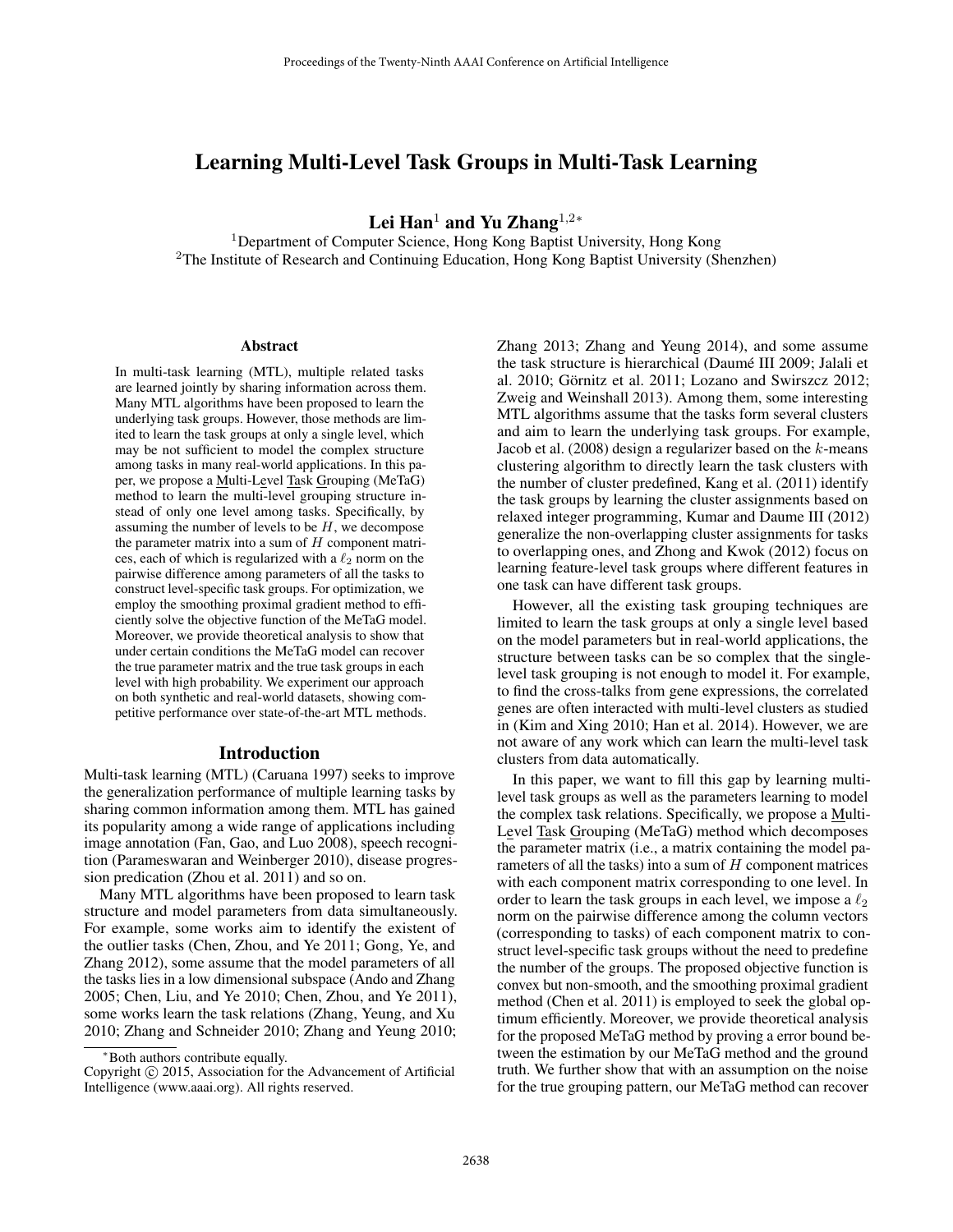the the true task groups in each level with high probability. For empirical studies, we compare our MeTaG method with some state-of-the-art MTL methods on both synthetic and real datasets, and the experimental results demonstrate that the proposed MeTaG method is competitive compared with existing MTL methods.

Notations: Lower-case letters are used for scalars, boldface, lower-case letters refer to vectors, and bold-face and capital letters are for matrices. A vector **x** with length m is denoted by  $\mathbf{x} \in \mathbb{R}^m$  and similarly a matrix **X** with size  $d \times m$ is represented as  $\mathbf{X} \in \mathbb{R}^{d \times m}$ . For a matrix **X**, its *j*th row, ith column, and  $(j, i)$ th element are represented as  $x^j$ ,  $x_i$ , and  $x_{ji}$  respectively. For any vector **x**,  $\|\mathbf{x}\|_q$  represents its  $\ell_q$ norm. For any matrix  $\mathbf{X}, \|\mathbf{X}\|_{p,q}$  and  $\|\mathbf{X}\|_F$  represent its  $\ell_{p,q}$ norm and Frobenius norm separately.  $\langle \mathbf{X}, \mathbf{Y} \rangle$  denotes the inner product of any matrices (or vectors) **X** and **Y**.  $\mathbb{N}_m$  represents the set of integers  $\{1, \cdots, m\}$ .  $\mathcal{N}(\mu, \sigma^2)$  represents a normal distribution with mean  $\mu$  and variance  $\sigma^2$ .

#### The MeTaG Model

Suppose we have  $m$  learning tasks and the feature dimensionality is  $d$ . The training data for the *i*th task is denoted by  $(\mathbf{X}_i, \mathbf{y}_i)$ , where  $\mathbf{X}_i \in \mathbb{R}^{n_i \times d}$  is the data matrix with  $n_i$ training samples stored in the rows, and  $y_i \in \mathbb{R}^{n_i}$  is a vector of class labels for the  $n_i$  training samples in  $\mathbf{X}_i$ . If the values in  $y_i$  are continuous, the *i*th task is a regression problem and otherwise a classification problem. Each column in  $X_i$  $(i \in \mathbb{N}_m)$  corresponding to one feature is assumed to be normalized with zero mean and unit variance:

$$
\sum_{k=1}^{n_i} x_{kj}^{(i)} = 0, \sum_{k=1}^{n_i} \left( x_{kj}^{(i)} \right)^2 = 1, \forall j \in \mathbb{N}_d, i \in \mathbb{N}_m, \quad (1)
$$

where  $x_{kj}^{(i)}$  is the  $(k, j)$ th element in matrix  $\mathbf{X}_i$ . The linear function for the *i*th task is defined as  $\mu_i(\mathbf{x}) = \mathbf{w}_i^T \mathbf{x}, i \in \mathbb{N}_m$ , where an offset is assumed to be absorbed into  $\mathbf{w}_i$ . Define where an offset is assumed to be absorbed into  $w_i$ . Define  $\mathbf{W} = [\mathbf{w}_1, \cdots, \mathbf{w}_m] \in \mathbb{R}^{d \times m}$  as the parameter matrix.

Since we aim to learn multi-level task groups, by assuming that there are  $H$  levels where  $H$  is a user-defined parameter, we decompose the parameter matrix **W** into the sum of H component matrices each of which is to learn the task groups in a level. Specifically, the parameter matrix **W** is decomposed as

$$
\mathbf{W} = \sum_{h=1}^{H} \mathbf{W}_h.
$$
 (2)

In Eq. (2),  $\mathbf{W}_h = [\mathbf{w}_{h,1}, \cdots, \mathbf{w}_{h,m}] \in \mathbb{R}^{d \times m}$  is the component matrix corresponding to the hth level and  $w_{h,i}$  is the parameter for the  $i$ th task in the  $h$ th level. Then we formulate the objective function of the MeTaG method as

$$
\min_{\mathbf{W}} \frac{1}{m} \sum_{i=1}^{m} \frac{1}{n_i} ||\mathbf{y}_i - \mathbf{X}_i \sum_{h=1}^{H} \mathbf{w}_{h,i}||_2^2 + \sum_{h=1}^{H} \lambda_h \sum_{i < j}^{m} ||\mathbf{w}_{h,i} - \mathbf{w}_{h,j}||_2, \tag{3}
$$

where  $\lambda_h$ 's are positive regularization parameters. The first term in problem (3) measures the averaged square loss on the training data. By denoting the second term in problem (3) by  $\Omega(W)$ , we observe that  $\Omega(W)$  imposes a  $\ell_2$  norm on the pairwise difference among the column vectors in  $W_k$ , which pairwise difference among the column vectors in  $W<sub>h</sub>$ , which

encourages each pair of columns  $w_{h,i}$  and  $w_{h,j}$  in  $W_h$  to be identical. If this happens, then the  $i$ th and  $j$ th tasks belong to a task group in the hth level.  $\lambda_h$  controls the strength of task grouping at the hth level, and a larger  $\lambda_h$  is likely to lead to smaller number of task groups in the hth level. When  $\lambda_h \to \infty$ , there will be only one task group with all identical columns in  $W_h$ . By assuming a descending order for the numbers of task groups from the Hth level to the first one, we set  $\lambda_h = \lambda_{h-1}/\phi$  for  $h \geq 2$  with constant  $\phi > 1$ .

It is worth mentioning that  $\Omega(W)$  differs from the fused lasso regularizer (FLR) (Tibshirani et al. 2005) and its variant, generalized fused lasso regularizer (GFLR) (Friedman et al. 2007). The FLR and GFLR enable to group data features in terms of scalars, while  $\Omega(\mathbf{W})$  is for task grouping in terms of column vectors. Therefore,  $\Omega(\mathbf{W})$  can be viewed as a generalization of the FLR and GFLR. Note that solving an optimization problem regularized by  $\Omega(\mathbf{W})$  is more challenged than that with the FLR and GFLR. With the same reason,  $\Omega(\mathbf{W})$  differs from the feature-level task grouping regularizer in (Zhong and Kwok 2012).

Problem (3) is not easy to solve due to the non-smoothness of  $\Omega(\mathbf{W})$ . In the next section, we show how to solve problem (3) efficiently.

### Optimization Procedure

Both the square loss and the regularizer  $\Omega(\mathbf{W})$  are convex with respect to **W**, making problem (3) convex. Since learning all levels simultaneously involves a large number of parameters, we propose to decompose problem (3) into several subproblems corresponding to the levels. We then develop a bottom-up iterative scheme, an instance of the coordinate descent method, where the subproblem corresponding to the hth level in the  $(k+1)$ th iteration seeks for  $\mathbf{W}_{h}^{k+1}$  by solving the following problem as the following problem as

$$
\min_{\mathbf{W}_h} \sum_{i=1}^m \frac{1}{mn_i} \|\widetilde{\mathbf{y}}_i - \mathbf{X}_i \mathbf{w}_{h,i}\|_2^2 + \lambda_h \sum_{i < j}^m \|\mathbf{w}_{h,i} - \mathbf{w}_{h,j}\|_2, \tag{4}
$$

with  $\widetilde{\mathbf{y}}_i = \mathbf{y}_i - \mathbf{X}_i \left( \sum_{h' < h} \mathbf{w}_{h',i}^{k+1} + \sum_{h''>h} \mathbf{w}_{h'',i}^k \right)$  defined based on the parameters of the other levels from their last updates. The bottom-up iterative scheme is shown in Algorithm 1. Since the second term in problem (4) is non-smooth, we employ the smoothing proximal gradient (SPG) method (Chen et al. 2011) to solve problem (4). The problem solved by the SPG method takes the form

$$
\min_{\mathbf{Z}} f(\mathbf{W}) + r(\mathbf{Z}),
$$
\n(5)

where  $f(\cdot)$  is convex and Lipschitz continuous, and  $r(\cdot)$  is convex but non-smooth.

In order to employ the SPG method, we use  $f(\cdot)$  and  $r(\cdot)$ to represent the first and the second terms in problem (4) respectively. Then we can rewrite  $r(\cdot)$  as

$$
r(\mathbf{W}_h) = \lambda_h \sum_{i < j}^m \|\mathbf{w}_{h,i} - \mathbf{w}_{h,j}\|_2 = \|\mathbf{C}\mathbf{W}_h^T\|_{1,2},\qquad(6)
$$

where  $C \in \mathbb{R}^{\frac{m(m-1)}{2} \times m}$  is a sparse matrix with each row having only two non-zero entries  $\lambda_h$  and  $-\lambda_h$  in two corresponding positions. Therefore, the storage requirement of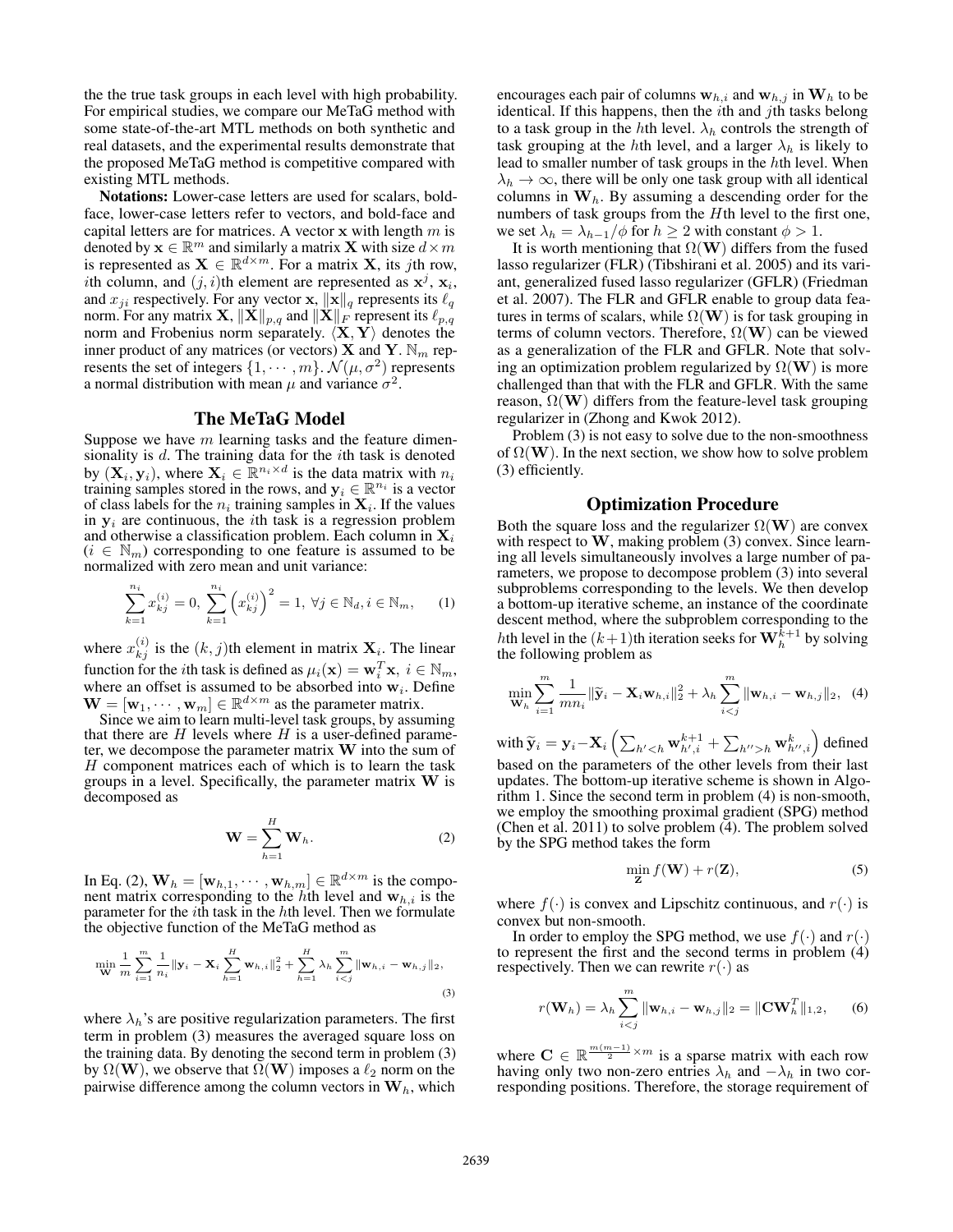Algorithm 1 The Bottom-Up Iterative Scheme for Problem (3).

Input: **X**, **Y**; Output: **W**; 1: Initialize  $k = 0$ ,  $\mathbf{W}_1^0 = \cdots = \mathbf{W}_H^0 = \mathbf{0}$ ;<br>2. **repeat** 2: repeat 3: for  $h = 1, \dots, H$  do<br>4: Solve problem (4); Solve problem (4); 5: end for 6:  $k := k + 1$ ;<br>7: **until** Some convergence criterion is satisfied;

**C** is very small. Based on the definition of the dual norm,  $r(\mathbf{W}_h)$  can be reformulated as

$$
r(\mathbf{W}_h) = \max_{\mathbf{A} \in \mathcal{Q}} \langle \mathbf{C} \mathbf{W}_h^T, \mathbf{A} \rangle, \tag{7}
$$

where  $\mathbf{A} = (\alpha_1, \dots, \alpha_{m(m-1)/2})^T$  is the auxiliary matrix variable  $\alpha_i$  is a vector of auxiliary variables corresponding variable,  $\alpha_i$  is a vector of auxiliary variables corresponding to the *i*th row of  $\mathbf{CW}_h^T$ , and  $\mathcal{Q} = {\mathbf{A}} || \mathbf{\alpha}_i ||_2 \leq 1, \forall i \in \mathbb{N}$ <br> $\mathbb{N} \left( \mathbf{\alpha}_i \right)$  is the domain of **A**. Then the smooth approxi- $\mathbb{N}_{m(m-1)/2}$  is the domain of **A**. Then the smooth approximation of Eq. (7) is given by

$$
g_{\mu}(\mathbf{W}_h) = \max_{\mathbf{A} \in \mathcal{Q}} \langle \mathbf{C} \mathbf{W}_h^T, \mathbf{A} \rangle - \mu d(\mathbf{A}), \tag{8}
$$

where  $d(\mathbf{A}) = \frac{1}{2} ||\mathbf{A}||_F^2$ . According to (Chen et al. 2011), problem (8) is convex and smooth with gradient  $\nabla a_v(\mathbf{W}) =$ problem (8) is convex and smooth with gradient  $\nabla g_\mu(\mathbf{W}) = (\mathbf{A}^*)^T \mathbf{C}$ , where  $\mathbf{A}^*$  is the optimal solution to problem  $(A^*)^T C$ , where  $A^*$  is the optimal solution to problem (8). The computation of **A**<sup>∗</sup> is depicted in the following proposition.

**Proposition 1** *By denoting by*  $\mathbf{A}^* = (\alpha_1^*, \cdots, \alpha_{m(m-1)/2}^*)^T$ <br>the optimal solution to problem  $(\beta)$ , for any  $i \in \mathbb{N}$ . *the optimal solution to problem (8), for any*  $i \in \mathbb{N}_{(m-1)m/2}$ *, we have*

$$
\boldsymbol{\alpha}_i^* = S\left(\left[\mathbf{C}\mathbf{W}_h^T\right]^i / \mu\right),\tag{9}
$$

*where*  $[M]^i$  *denotes the ith row of a matrix* **M** *and*  $S(\cdot)$  *is the projection operator to project vector* **u** *on the*  $\ell_2$  *ball as the projection operator to project vector*  $\bf u$  *on the*  $\ell_2$  *ball as* 

$$
S(\mathbf{u}) = \begin{cases} \frac{\mathbf{u}}{\|\mathbf{u}\|_2}, & \|\mathbf{u}\|_2 > 1, \\ \mathbf{u}, & \|\mathbf{u}\|_2 \le 1. \end{cases}
$$

Instead of directly solving problem (4), we solve its smooth approximation as

$$
\min_{\mathbf{W}_h} \widetilde{f}(\mathbf{W}_h) = f(\mathbf{W}_h) + g_\mu(\mathbf{W}_h).
$$
 (11)

The gradient of  $f(\mathbf{W}_h)$  w.r.t.  $\mathbf{W}_h$  can be computed as

$$
\nabla_{\mathbf{W}_h} \widetilde{f}(\mathbf{W}_h) = \nabla_{\mathbf{W}_h} f(\mathbf{W}_h) + (\mathbf{A}^*)^T \mathbf{C}.
$$
 (12)

By using the square loss in problem  $(4)$ , the *i*th column of  $\nabla_{\mathbf{W}_h} f(\mathbf{W}_h)$  can be easily obtained as  $\frac{2}{m n_i} \mathbf{X}_i^T(\mathbf{X}_i \mathbf{w}_{h,i})$  $\mathbf{y}_i$ ). Moreover, it is easy to prove that  $f(\mathbf{W}_h)$  is *L*-Lipschitz continuous where *L* can be determined by numerical ancontinuous where  $L$  can be determined by numerical approaches (Chen et al. 2011). The whole SPG algorithm to solve problem (11) is depicted in Algorithm 2, where problem (10) has a closed-form solution as  $W_h^{(t+1)}$  = problem (10) has a closed-form solution as  $\mathbf{W}_h^+$  =  $\overline{\mathbf{W}}_h^{(t)} - \frac{1}{L} \nabla \tilde{f}(\widehat{\mathbf{W}}_h^{(t)})$ . Let  $D = \max_{\mathbf{A} \in \mathcal{Q}} d(\mathbf{A})$  and  $\mathbf{W}_h^*$ 

#### Algorithm 2 SPG algorithm for solving problem (11).

**Input: X**,  $\widetilde{\mathbf{Y}}$ ,  $\widehat{\mathbf{W}}^{(0)}$ ,  $\mu$ ,  $h$ ,  $\lambda_h$ ; Output: **W**h; 1: Initialize  $t = 0$  and  $\tau_0 = 1$ ;

2: repeat

3: Compute  $\nabla \widetilde{f}(\widehat{\mathbf{W}}_h^{(t)})$  as in Eq. (12);<br>4. Solve the proximal step:

4: Solve the proximal step:

$$
\mathbf{W}_{h}^{(t+1)} = \arg \min_{\mathbf{W}_{h}} \widetilde{f}(\widehat{\mathbf{W}}_{h}^{(t)}) + \langle \mathbf{W}_{h} - \widehat{\mathbf{W}}_{h}^{(t)}, \nabla \widetilde{f}(\widehat{\mathbf{W}}_{h}^{(t)}) \rangle + \frac{L}{2} \|\mathbf{W}_{h} - \widehat{\mathbf{W}}_{h}^{(t)}\|_{F}^{2}.
$$
 (10)

5: 
$$
\tau_{t+1} = \frac{2}{t+3}
$$
;  
\n6:  $\widehat{\mathbf{W}}_h^{(t+1)} = \mathbf{W}_h^{(t+1)} + \frac{1-\tau_t}{\tau_t} \tau_{t+1} (\mathbf{W}_h^{(t+1)} - \widehat{\mathbf{W}}_h^{(t)});$   
\n7:  $t := t + 1;$   
\n8: **until** Some convergence criterion is satisfied;

be the optimal solution of Eq. (4). If the desired accuracy is  $\varepsilon$ , i.e.,  $|\widetilde{f}(\mathbf{W}_h^{(t)}) - \widetilde{f}(\mathbf{W}_h^*)| \le \varepsilon$ , according to (Chen et al.<br>2011). Algorithm 2 needs *O*( $\sqrt{2D}$  (c) iterations to converge 2011), Algorithm 2 needs  $O(\sqrt{2D}/\varepsilon)$  iterations to converge.<br>Moreover in our experiments we find that Algorithm 1 needs Moreover, in our experiments, we find that Algorithm 1 needs very few iterations to converge, making it very efficient.

#### Theoretical Analysis

In this section, we provide theoretical analysis for the proposed MeTaG model. For notational simplicity, we assume that the numbers of training samples for all the tasks are the same and denote it by  $n$ . The general case that different tasks have different numbers of training samples can be similarly analyzed. We assume that the true relation between the data sample and its class label is a linear function plus a Gaussian noise, which is defined as

$$
y_{ji} = \left(\mathbf{x}_j^{(i)}\right)^T \mathbf{w}_i^* + \epsilon_{ji}, i \in \mathbb{N}_m, j \in \mathbb{N}_n,
$$
 (13)

where  $y_{ji}$  is the *j*th element in  $y_i$ ,  $W^* = [\mathbf{w}_1^*, \dots, \mathbf{w}_n^*]$ <br>is the true parameter matrix  $\epsilon_{ii}$  is a Gaussian poise and where  $y_{ji}$  is the jth element in  $y_i$ ,  $\mathbf{W}^* = [\mathbf{w}_1^*, \dots, \mathbf{w}_m^*]$  is the true parameter matrix,  $\epsilon_{ji}$  is a Gaussian noise, and **W**<sup>∗</sup> can be decomposed into the sum of H true component matrix  $\mathbf{W}_{1}^{*}, \ldots, \mathbf{W}_{H}^{*}$  as  $\mathbf{W}^{*} = \sum_{h=1}^{H} \mathbf{W}_{h}^{*}$ . Each noise  $\epsilon_{ji}$  follows a normal distribution i.e.  $\epsilon_{ii} \propto \sqrt{N}(\theta, \sigma^{2})$  and all follows a normal distribution, i.e.,  $\epsilon_{ji} \sim \mathcal{N}(0, \sigma^2)$ , and all the noises are assumed to be independent of each other. We the noises are assumed to be independent of each other. We define  $\mathbf{f}_i^* = \mathbf{X}_i \mathbf{w}_i^*$  and  $\mathbf{y}_i = \mathbf{f}_i^* + \boldsymbol{\epsilon}_i$  for  $i \in \mathbb{N}_m$ , where  $\epsilon_i = [\epsilon_{1i}, \dots, \epsilon_{ni}]^T$ . Let  $\mathbf{X} \in \mathbb{R}^{dm \times mn}$  be a block diagonal matrix with  $\mathbf{X}^T \in \mathbb{R}^{d \times n}$  ( $i \in \mathbb{N}_m$ ) as the *i*th block We matrix with  $\mathbf{X}_i^{T^*} \in \mathbb{R}^{d \times n} (i \in \mathbb{N}_m)$  as the *i*th block. We define a vectorization operator vec(.) over an arbitrary matrix define a vectorization operator vec(·) over an arbitrary matrix<br> **P** ∈  $\mathbb{R}^{d \times m}$  as vec(**P**) =  $[\mathbf{p}_1^T, \cdots, \mathbf{p}_m^T]^T$  where  $\mathbf{p}_i$  is the *i*th column of **P** Let  $\mathbf{F}^* = [\mathbf{f}^*, \qquad \mathbf{f}^*] \in \mathbb{R}^{n \times m}$ column of **P**. Let  $\mathbf{F}^* = [\mathbf{f}_1^*, \dots, \mathbf{f}_m^*] \in \mathbb{R}^{n \times m}$ .<br>For any matrix  $\mathbf{O} \in \mathbb{R}^{d \times m}$  we define

For any matrix  $\mathbf{Q} \in \mathbb{R}^{d \times m}$ , we define  $E(\mathbf{Q}) =$ <br>i j) $|\mathbf{q}| \neq \mathbf{q}$  i  $i \in \mathbb{N}$ ,  $j \in \mathbb{N}$ , and its complement  $\{(i,j)|\mathbf{q}_i \neq \mathbf{q}_j, i \in \mathbb{N}_m, j \in \mathbb{N}_m\}$  and its complement  $E(\mathbf{Q}) = \{(i,j)|\mathbf{q}_i = \mathbf{q}_j, j \in \mathbb{N}_m, j \in \mathbb{N}_m, j \neq j\}$  as its  $E_c(\mathbf{Q}) = \{ (i, j) | \mathbf{q}_i = \mathbf{q}_j, i \in \mathbb{N}_m, j \in \mathbb{N}_m, i \neq j \}$  as its the column grouping pattern where  $\mathbf{q}_i$  is the *i*th column true column grouping pattern, where  $q_i$  is the *i*th column of **Q**. For any matrix  $\mathbf{Q} \in \mathbb{R}^{d \times m}$ , since each pair  $(i, j)$ corresponds to one row in  $\mathbf{CQ}^T \in \mathbb{R}^{\frac{m(m-1)}{2} \times d}$ , which is  $\mathbf{q}_i^T - \mathbf{q}_i^T$ , with **C** defined in Eq. (6), the projections of the rows in  $\mathbf{CQ}^T$  on the set  $E(\mathbf{Q})$ , denoted by  $(\mathbf{CQ}^T)^{E(\mathbf{Q})}$ , consist of the rows with non-zero  $\ell_2$  norms in  $\mathbf{CQ}^T$ , and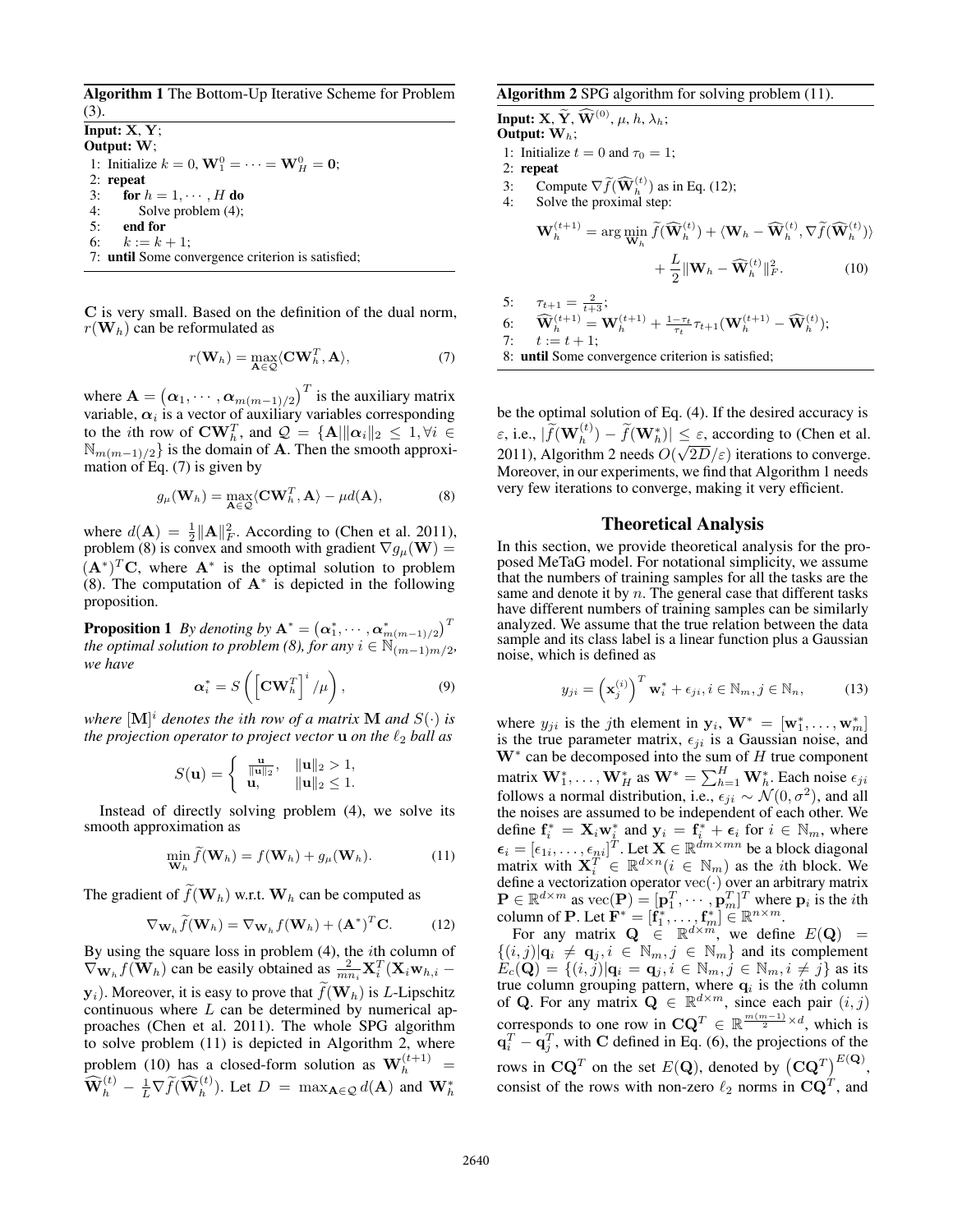similarly the projections of the rows in  $\mathbf{CQ}^T$  on set  $E_c(\mathbf{Q})$ , denoted by  $({\bf C} {\bf Q}^T)^{E_c({\bf Q})}$ , are the zero rows in  ${\bf C} {\bf W}_h^T$ . We define  $D(Q)$  as the index set of distinct non-zero column vectors in **Q**, i.e. for any  $i, j \in D(\mathbf{Q})$ ,  $\mathbf{q}_i \neq \mathbf{q}_j$ . Denote  $\mathbf{Q}^{D(\mathbf{Q})}$  as the projection of the columns of **Q** on set  $D(\mathbf{Q})$ . Let  $D_c(Q)$  be the complement of  $D(Q)$ . Now, in order to analyze our method, we need the following assumption.

**Assumption 1** Let  $\hat{\mathbf{W}} = \sum_{h=1}^{H} \hat{\mathbf{W}}_h$  be an optimal solution *of Eq. (3). For any matrix*  $\mathbf{W} = \sum_{h=1}^{H} \mathbf{W}_h \in \mathbb{R}^{d \times m}$  and  $h \in \mathbb{N}$  and  $h \in \mathbb{N}$  and define matrix  $\mathbf{A} = \mathbf{X} \mathbf{A}$  $h \in \mathbb{N}_H$ , we define matrix  $\mathbf{\Delta}_h$  as  $\mathbf{\Delta}_h = \mathbf{W}_h - \hat{\mathbf{W}}_h$  and  $\mathbf{F}_h$  as  $\mathbf{\Gamma}_h = \mathbf{C}\mathbf{W}^T$   $\mathbf{C}\hat{\mathbf{W}}^T$   $I$  at  $\mathbf{\Delta} = \sum^H \mathbf{\Delta}_h$ *matrix*  $\Gamma_h$  *as*  $\Gamma_h = \text{CW}_h^T - \text{CW}_h^T$ . Let  $\Delta = \sum_{h=1}^H \Delta_h$ .<br>We assume that there exist positive scalar  $\beta_h$ , and scalars  $\theta_h \geq 1$  *and*  $\gamma_h \geq 1$  *such that* 

$$
\beta_h = \min_{\mathbf{\Delta}_h \neq \mathbf{0}} \frac{\|\mathbf{X}^T \text{vec}(\mathbf{\Delta})\|_2}{\sqrt{mn} \|\mathbf{\Delta}_h^{D(\mathbf{W}_h)}\|_F},
$$

$$
\|\mathbf{\Delta}_h\|_F = \theta_h \|\mathbf{\Delta}_h^{D(\mathbf{W}_h)}\|_F, \ \|\mathbf{\Gamma}_h\|_{1,2} = \gamma_h \|\mathbf{\Gamma}_h^{E(\mathbf{W}_h)}\|_{1,2}.
$$

Assumption 1 refers to the restricted eigenvalue assumption as introduced in (Lounici et al. 2009). Similar assumptions are commonly used in the MTL literature, e.g., (Chen, Zhou, and Ye 2011; Gong, Ye, and Zhang 2012). Note that  $\theta_h = 1$ leads to  $\gamma_h = 1$  and vice versa. Moreover,  $\theta_h = 1$  if and only if  $\Delta_h^{D_c(\mathbf{W}_h)} = \mathbf{0}$  or  $D_c(\mathbf{W}_h) = \emptyset$  which implies that all tasks differ from each other Now we present important the tasks differ from each other. Now, we present important theoretical results for MeTaG model in the following theorem.

**Theorem 1** Let  $\hat{W} = \sum_{h=1}^{H} \hat{W}_h$  be an optimal solution of problem (3). If the regularization parameters  $\lambda_h$  for any  $h \in \mathbb{N}_H$  *satisfies*<sup>1</sup>

$$
\lambda_h \ge \frac{2\sigma}{m(m-1)n} \sqrt{m + \frac{\delta}{d}},\tag{14}
$$

 $m \leq m(m-1)n \sqrt{m+1}$  d'<br>then under Assumption 1, the following results hold with *probability of at least*  $1 - \exp(-\frac{1}{2}(\delta - dm \log(1 + \frac{\delta}{dm})))$ *:* 

$$
\|\mathbf{X}^T \text{vec}(\hat{\mathbf{W}}) - \text{vec}(\mathbf{F}^*)\|_2^2 \le m(m-1)^2 nd\mathcal{H}^2,\qquad(15)
$$

$$
\|\hat{\mathbf{W}}_h - \mathbf{W}_h^*\|_F \le \frac{\theta_h(m-1)\sqrt{d}\mathcal{H}}{\beta_h},\tag{16}
$$

$$
\|\mathbf{C}\hat{\mathbf{W}}_h^T - \mathbf{C}(\mathbf{W}_h^*)^T\|_{1,2} \le \frac{\gamma_h (m-1)^2 d\mathcal{H}}{\beta_h},
$$
 (17)

*where*  $\mathcal{H} = \sum_{h'=1}^{H} \frac{\lambda_{h'}(\theta_{h'}+1)}{\beta_{h'}}$ *. In addition, if the following condition holds for*  $h \in \mathbb{N}_H$ :

$$
\min_{(i,j)\in E(\mathbf{W}_h^*)}\left\| \left[\mathbf{C}(\mathbf{W}_h^*)^T\right]^{(i,j)}\right\|_2 > \frac{2d\gamma_h(m-1)^2\mathcal{H}}{\beta_h},\quad(18)
$$

*where*  $\left[\mathbf{C}(\mathbf{W}_h^*)^T\right]^{(i,j)}$  *denotes one row in*  $\mathbf{C}(\mathbf{W}_h^*)^T$  *corre-*<br>sponding to the pair  $(i, j)$  then with the probability of at *sponding to the pair*  $(i, j)$ *, then with the probability of at*<br>*least*  $1 - \exp(-\frac{1}{2}(\delta - dm)\cos(1 + \frac{\delta}{2})))$  *the following set least*  $1 - \exp(-\frac{1}{2}(\delta - dm \log(1 + \frac{\delta}{dm}))),$  *the following set* 

$$
\hat{E}_h = \left\{ (i,j) \left\| \left( \mathbf{C} \hat{\mathbf{W}}_h \right)^{(i,j)} \right\|_2 > \frac{d\gamma_h (m-1)^2 \mathcal{H}}{\beta_h} \right\} \tag{19}
$$

*can recover the true pattern of task groups*  $E(\mathbf{W}_h^*)$  *in the*<br>h th langle i.e.  $\hat{E} = E(\mathbf{W}_h^*)$  and  $(\hat{E}) = E(\mathbf{W}_h^*)$  $h$ -th level, i.e.  $\hat{E}_h = E(\mathbf{W}_h^*)$  and  $(\hat{E}_h)_c = E_c(\mathbf{W}_h^*).$ 

Remark 1 *Theorem 1 provides important theoretical guarantee for the MeTaG model. Specifically, those bounds measure how well our model can approximate the ground truth of the component matrix*  $W<sup>∗</sup><sub>h</sub>$  *in each level as well as the true parameter matrix*  $\mathbf{W}^* = \sum_{h=1}^n \mathbf{W}_h^*$ *. Moreover, with an assumption on the noise of the underlying grouping pattern assumption on the noise of the underlying grouping pattern in the true component matrices in Eq. (18), the MeTaG model can estimate the true grouping pattern for each level with high probability based on Eq. (19).*

Remark 2 *In the robust multi-task learning (rMTL) model (Gong, Ye, and Zhang 2012), the parameter matrix* **W** *is decomposed into two components* **W**<sup>1</sup> *and* **W**2*, and the estimation error bound is also derived for their model. By setting* <sup>H</sup> = 2 *in our MeTaG model, the error bound in Eq. (15) is considerably better than that of their model especially when the feature dimension and number of tasks are large.*

#### Related Work

Our work is related to some MTL approaches (Jalali et al. 2010; Zweig and Weinshall 2013), since they assume the task relations can be represented by multiple hierarchies, which in some aspect is a bit similar to the multi-level structure in the proposed MeTaG method. However, those works do not learn task groups, which is one of the main concerns in this paper.

### Experiments

In this section, we conduct empirical experiments on both synthetic and real-world problems to study the proposed MeTaG method. Baselines used for comparison include a wide range of competitive MTL models: the multi-task feature learning (MTFL) model (Liu, Ji, and Ye 2009), the dirty model (DM) (Jalali et al. 2010), the Cascade model (Zweig and Weinshall 2013), the clustered multi-task learning (CMTL) model (Jacob, Bach, and Vert 2008), the model that learns with whom to share (Whom) (Kang, Grauman, and Sha 2011), and the grouping and overlap MTL (GO-MTL) model (Kumar and Daume III 2012).

#### Synthetic Data

We first evaluate our method on synthetic data. We simulate a multi-task regression problem with  $m = 32$  and  $d = 100$ . For the *i*th task, each column of  $X_i \in \mathbb{R}^{n \times d}$  is generated from a normal distribution  $\mathcal{N}(\mathbf{0}, \mathbf{I}_n)$ , where  $\mathbf{I}_n$  is an  $n \times n$ identity matrix. We assume there are three levels, i.e.  $H = 3$ . For the first level, we assume all the tasks are in the same group and randomly choose 20 rows of **W**<sup>∗</sup> <sup>1</sup> corresponding to features to be non-zero with value <sup>0</sup>.8. In the second level, we assume the first 16 tasks are in the same group and randomly select 30 rows of  $\mathbf{W}_{2}^{*}$  such that the sub-matrix defined by the 30 rows and the first 16 columns is non-zero with all the elements equal to 0.4. For the third level, we assume the 17th-24th tasks are in one group and the 25th-32th tasks in another group. By randomly selecting 20 rows for the 17th-24th and 25th-32th columns in **W**<sup>∗</sup> <sup>3</sup> separately, the elements in the selected sub-matrices are set to 0.2. Then the true parameter matrix  $\mathbf{W}^*$  is generated by  $\mathbf{W}^* = \mathbf{W}_1^* + \mathbf{W}_2^* + \mathbf{W}_3^*$ . The

<sup>&</sup>lt;sup>1</sup> Since we assume a descending order for the  $\lambda_h$ 's from  $\lambda_1$  to  $\lambda_H$ , we only have to make  $\lambda_H$  satisfy Eq. (14).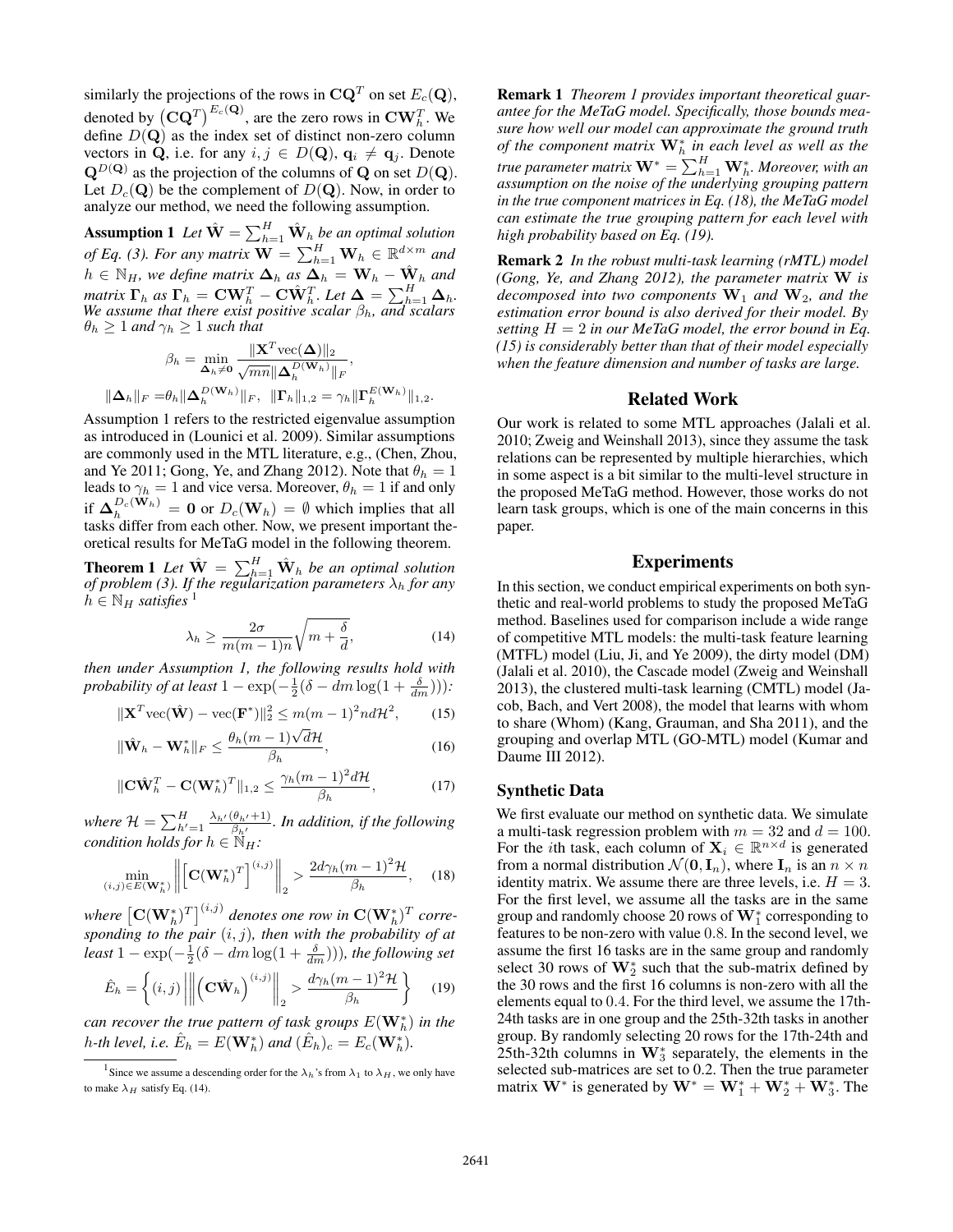Table 1: The performance of various methods over 10 simulations on the synthetic data in terms of mean $\pm$ standard deviation.

| Training size |            | MTFL              | DM                | Cascade           | <b>CMTL</b>       | Whom              | GO-MTL            | MeTaG             |
|---------------|------------|-------------------|-------------------|-------------------|-------------------|-------------------|-------------------|-------------------|
| 50            | <b>MSE</b> | $5.972 \pm 0.295$ | $4.816 \pm 0.280$ | $6.538 \pm 0.437$ | $3.164 \pm 0.137$ | $2.639 \pm 0.191$ | $2.082 \pm 0.074$ | $1.488 \pm 0.040$ |
|               | TDof       | $32.00 \pm 0.00$  | $32.00 \pm 0.00$  | $32.00 \pm 0.00$  | $32.00 \pm 0.00$  | $32.00 \pm 0.00$  | $19.00 \pm 1.15$  | $17.00 \pm 4.03$  |
|               | S          | $0.645 \pm 0.000$ | $0.645 \pm 0.000$ | $0.645 \pm 0.000$ | $0.645 \pm 0.000$ | $0.645 \pm 0.00$  | $0.674 \pm 0.010$ | $0.685 \pm 0.024$ |
| 100           | <b>MSE</b> | $3.470 \pm 0.133$ | $3.212 + 0.139$   | $3.216 \pm 0.217$ | $2.538 + 0.143$   | $2.282 \pm 0.155$ | $1.482 + 0.171$   | $1.118 + 0.042$   |
|               | TDof       | $32.00 \pm 0.00$  | $32.00 \pm 0.00$  | $32.00 \pm 0.00$  | $32.00 \pm 0.00$  | $32.00 \pm 0.00$  | $26.50 \pm 1.27$  | $11.20 \pm 4.24$  |
|               | S          | $0.645 \pm 0.000$ | $0.645 \pm 0.000$ | $0.645 \pm 0.000$ | $0.645 \pm 0.000$ | $0.645 \pm 0.00$  | $0.662 \pm 0.006$ | $0.796 \pm 0.060$ |
| 150           | <b>MSE</b> | $2.625 + 0.074$   | $2.388 \pm 0.090$ | $2.137 \pm 0.118$ | $1.810 \pm 0.074$ | $2.247 \pm 0.200$ | $1.046 \pm 0.083$ | $0.939 + 0.030$   |
|               | TDof       | $30.80 \pm 1.23$  | $32.00 + 0.00$    | $32.00 + 0.00$    | $32.00 + 0.00$    | $32.00 \pm 0.00$  | $25.20 \pm 1.55$  | $19.40 \pm 3.78$  |
|               | S          | $0.648 \pm 0.003$ | $0.645 \pm 0.000$ | $0.645 \pm 0.000$ | $0.645 \pm 0.000$ | $0.645 \pm 0.00$  | $0.666 \pm 0.008$ | $0.751 \pm 0.053$ |



Figure 1: Parameter matrices in synthetic data when the training size is 150, where (a)-(d) are the true component matrices and parameter matrix, and  $(e)$ - $(i)$  are the estimators  $\hat{W}$  from different methods: (a)  $\mathbf{W}_{1}^{*}$ ; (b)  $\mathbf{W}_{2}^{*}$ ; (c)  $\mathbf{W}_{3}^{*}$ ; (d)  $\mathbf{W}^{*}$ ; (e) MTFL; (f) DM; (g) Cascade; (h) CMTL; (i) Whom; (j) GO-MTL; (k) MeTaG.

decreasing order of the weights over levels can simulate the gradually decreased task sharing over levels. The response **y**<sub>i</sub> for the *i*th task is then generated as  $\mathbf{y}_i = \mathbf{X}_i \mathbf{w}_i^* + \epsilon_i$ , where  $\epsilon_i$  is a noise vector generated from  $\mathcal{N}(\mathbf{0}, \sigma^2 \mathbf{I}_i)$  with where  $\epsilon_i$  is a noise vector generated from  $\mathcal{N}(\mathbf{0}, \sigma^2 \mathbf{I}_n)$  with  $\sigma = 2$ . The matrices  $W_1^*, W_2^*, W_3^*$ , and  $W^*$  are depicted in Figures 1(a)-1(d) where columns correspond to tasks rows Figures 1(a)-1(d) where columns correspond to tasks, rows represent features, and black entries denote zero elements.

We use the mean square error (MSE) to measure the performance of the estimation, which is defined as MSE(**W**) =  $\frac{1}{mn}\sum_{i=1}^{m}(\mathbf{w}_i - \mathbf{w}_i^*)^T \mathbf{X}^T \mathbf{X} (\mathbf{w}_i - \mathbf{w}_i^*)$ . We introduce two metrics degree of freedom for tasks (TDof) and metric S to metrics, degree of freedom for tasks (TDof) and metric  $S$ , to measure the performance of task grouping. TDof is originated from the degree of freedom used in the feature grouping literatures such as (Bondell and Reich 2008), and is defined as the number of 'unequal' columns in **W**, where two columns  $\mathbf{w}_i$  and  $\mathbf{w}_j$  are defined to be 'equal', denoted by  $\mathbf{w}_i \simeq \mathbf{w}_j$ , if  $\|\mathbf{w}_i - \mathbf{w}_j\|_2 \leq \varepsilon_0$  for some threshold constant  $\varepsilon_0$ . We set  $\varepsilon_0 = 0.6$  in the experiments, which shows a better discrimination. Although the task group structures in different levels are different, there are totally *three* task groups in the parameter matrix, which is shown in Figure 1(d). Therefore the closer the estimation of TDof is to 3, the better performance the corresponding method achieves. The second metric  $S$  is defined as  $S = \frac{\sum_{i \neq j, w_i^* \le w_j^*} \mathbb{I}(w_i \simeq w_j) + \sum_{i \neq j, w_i^* \ne w_j^*} \mathbb{I}(w_i \not\simeq w_i)}{\sum_{i \neq j, w_i^* \ge w_j^*} 1 + \sum_{i \neq j, w_i^* \ge w_j^*} 1},$ 

where  $\mathbb{I}(\cdot)$  is the indicator function. S is also motivated from the measurement for feature grouping as introduced in (Yang et al. 2012). The numerator in  $S$  consists of two parts, where the first and second terms represent the recovery of 'equal' columns and 'unequal' columns separately. The denominator is the sum of the exact number of 'equal' columns and the



Figure 2: a)-(c) The performance of the MeTaG method by varying  $H$  in the synthetic data when the training size is 150; (d)-(f) recovered components by the MeTaG method when  $H=3$ .

number of 'unequal' columns in the true parameter matrix. Thus, S can provide a measurement for the performance of task grouping. We vary the number of training samples from 50 to 150 to test the sensitivity of each method. In each experimental setting, we always generate 100 samples for testing and another 100 samples for parameter validation to select the hyperparameters in all the methods in comparison, including the number of groups in CMTL and Whom, the number of latent tasks in GO-MTL, the number of cascades in Cascade, and the number of levels in MeTaG, whose candidate values are from a set  $\{1, \dots, 10\}$ . We set  $\phi = 1.2$  in all the experiments, and choose  $\lambda_1$  of the MeTaG model from the set  $[10^{-6}, 10^{-5}, \cdots, 10^3]$ .

Table 1 shows the performance of all the methods over 10 simulations. As shown in Table 1, the task grouping algorithms, i.e. the CMTL, Whom, GO-MTL, and MeTaG methods, have lower estimation errors compared with others. Our MeTaG method has the best performance in terms of all three performance measures. Figures  $1(e)-1(k)$  show the estimated W's of all the methods in comparison when the training size is 150. By comparing Figures  $1(e)-1(k)$  with the ground truth shown in Figure 1(d), the estimation learned from our MeTaG method has better recovery result. We also examine the performance of the MeTaG method when the value of  $H$  varies. Figures 2(a)-2(c) shows the change of MSE, TDof, and  $S$  of the MeTaG method by varying  $H$ . We observe that at the beginning when  $H$  increases, the performance improves in terms of MSE and  $S$ . When  $H$  reaches 2, the MeTaG method reaches the best  $S$ . When  $H$  reaches 3, which is just the true number of levels, the MeTaG method has the best MSE. Then the performance becomes worse for larger  $H$ 's. Moreover, Figure 2(b) shows that a lower  $H$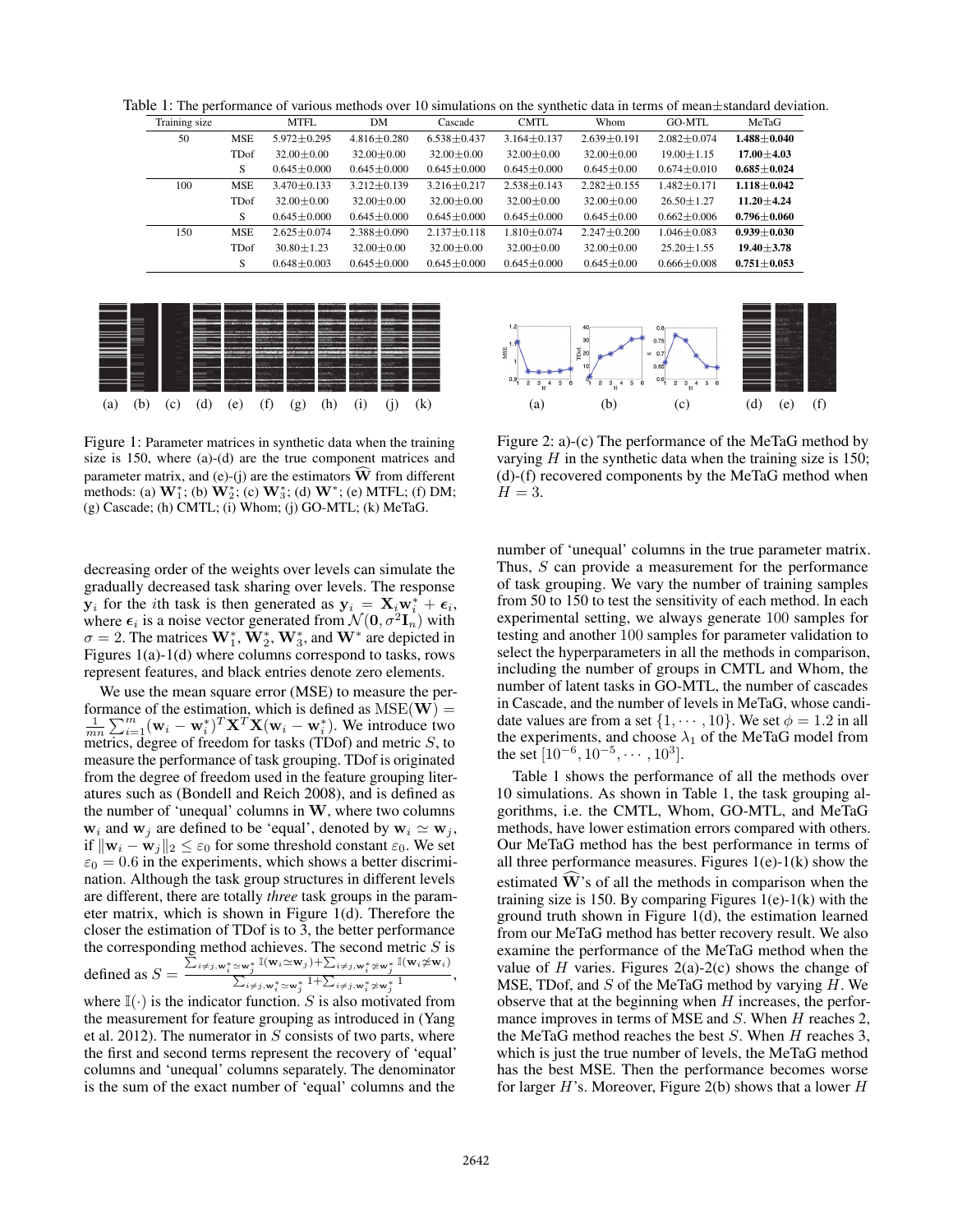

Figure 3: (a)-(b) Averaged MSE vs. R in the microarray data and traffic data respectively; (c)-(e) Performance of MeTaG vs.  $H$  in the microarray data, traffic data and handwritten data respectively.

leads to a lower TDof. One reason is the upper levels learned from the MeTaG method tend to have a larger number of small task groups due to the setting for the regularization parameters  $\lambda_h = \lambda_{h-1}/\phi < \lambda_{h-1}$  and so when H increases, all the levels will contain more task groups, which leads to a higher TDof. Moreover, we plot the three component matrices learned by the MeTaG method when  $H = 3$  in Figures 2(d)-2(f) and by comparing with the ground truth in Figures  $1(a)-1(c)$ , we can see that the recovery is good.

#### Microarray Data

We report results on microarray data (Wille et al. 2004). The data is a gene expression dataset with microarray data related to isoprenoid biosynthesis in plant organism. The tasks are regression problems which aim to find the cross-talks from the expression levels of 21 genes in the mevalonate pathway (data features) to the expression levels of 18 genes in the plastidial pathway (labels). There are 118 samples and all the data are log-transformed and standardized to have zero mean and unit variance. We perform 10 random splits, each of which uses R%, (80-R)%, and 20% samples for training, testing and validation separately with  $R$  as the training ratio. We vary  $R$  to test the performance of the compared methods. Figure 3(a) shows the averaged MSE over 10 random splits under different training ratios. As shown in Figure 3(a), our MeTaG method stably achieves the best performance under all the settings. Moreover, Figure 3(c) shows the performance of the MeTaG method when  $H$  changes. We can observe that the MeTaG method achieves the best performance when  $H = 2$  for all training ratios, which may imply that the number of the true task levels in the data is 2.

#### Traffic Data

In this experiment, a traffic data is used to compare different methods. The samples in this dataset are vehicle counts collected from 272 sensors placed in a highway traffic network, where one half of the sensors (i.e., 136 sensors) are placed in the exits of the highway and the others are in the entries of the highway. The tasks here are regression problems to find

Table 2: The averaged classification accuracy  $(\%)$  of various methods on the handwritten letter data.

|         | c/e   | g/y   | m/n   | a/g   | a/o   | f/t   | h/n   |
|---------|-------|-------|-------|-------|-------|-------|-------|
| MTFL    | 88.74 | 72.54 | 90.16 | 93.99 | 92.21 | 80.95 | 93.39 |
| DM      | 88.66 | 74.41 | 89.61 | 93.79 | 92.39 | 80.57 | 92.78 |
| Cascade | 88.69 | 74.96 | 90.04 | 93.98 | 92.39 | 82.84 | 94.40 |
| CMTL    | 88.31 | 74.22 | 86.71 | 93.70 | 92.39 | 79.91 | 94.18 |
| Whom    | 89.34 | 73.83 | 90.84 | 94.09 | 92.71 | 83.17 | 94.62 |
| GO-MTL  | 88.69 | 72.54 | 89.19 | 93.47 | 92.04 | 80.60 | 92.97 |
| MeTaG   | 89.39 | 74.70 | 91.12 | 94.17 | 92.84 | 83.69 | 94.63 |
|         |       |       |       |       |       |       |       |

the casual relationships between the vehicle flows from the entries to the exits, where each exit corresponds to one task and the information collected in entries is considered as the data matrix shared by all the tasks. Previous analysis (Han et al. 2012) has shown that such casual relationships in highway traffic networks are likely to be grouped. There are 384 samples for each sensor. Each feature in the data is normalized to have zero mean and unit variance. The averaged MSE's over 10 random splits under different training ratios are reported in Figure 3(b). Again, our MeTaG method performs the best under all the training ratios. Figure 3(d) shows the performance of MeTaG when  $H$  changes. We can see that its performance improves when  $H$  increases. When  $H$  reaches 5 or 6, the improvement in the performance becomes small for all the training ratios and this can be viewed as an indicator for the true number of the levels.

### Handwritten Letter Data

In the handwritten letter dataset, there are seven tasks each of which is a binary classification problem to discriminate between two letters: c/e, g/y, m/n, a/g, a/o, f/t and h/n. We use the square loss for all the methods. Each data sample consists of 128 features representing the pixel values of the handwritten letter. For each task, there are about 1000 positive samples and 1000 negative samples. We randomly choose 10%, 20%, and 70% of the data for training, validation and testing. The averaged classification accuracy over 10 random splits are shown in Table 2. The highlighted numbers stand for the best results under the significance t-test with 95% confidence. From Table 2, we see that the MeTaG method shows competitive performance in all the tasks. Figure 3(e) shows the averaged accuracy of all the seven tasks of MeTaG when  $H$  changes. Similar to that in the traffic data, the performance of the MeTaG method improves when  $H$  increases, and becomes stable when H reaches 5 or 6.

#### Conclusion and Future Work

In this paper, we proposed a novel MeTaG model to learn multi-level task groups in multi-task learning. Efficient algorithms and performance bounds are derived for the MeTaG model. Experimental results conducted on both synthetic and real-world datasets demonstrate the effectiveness of the proposed method. At current stage, the number of the levels needs to be predefined. In future work, we are interested in learning the number of levels from data automatically.